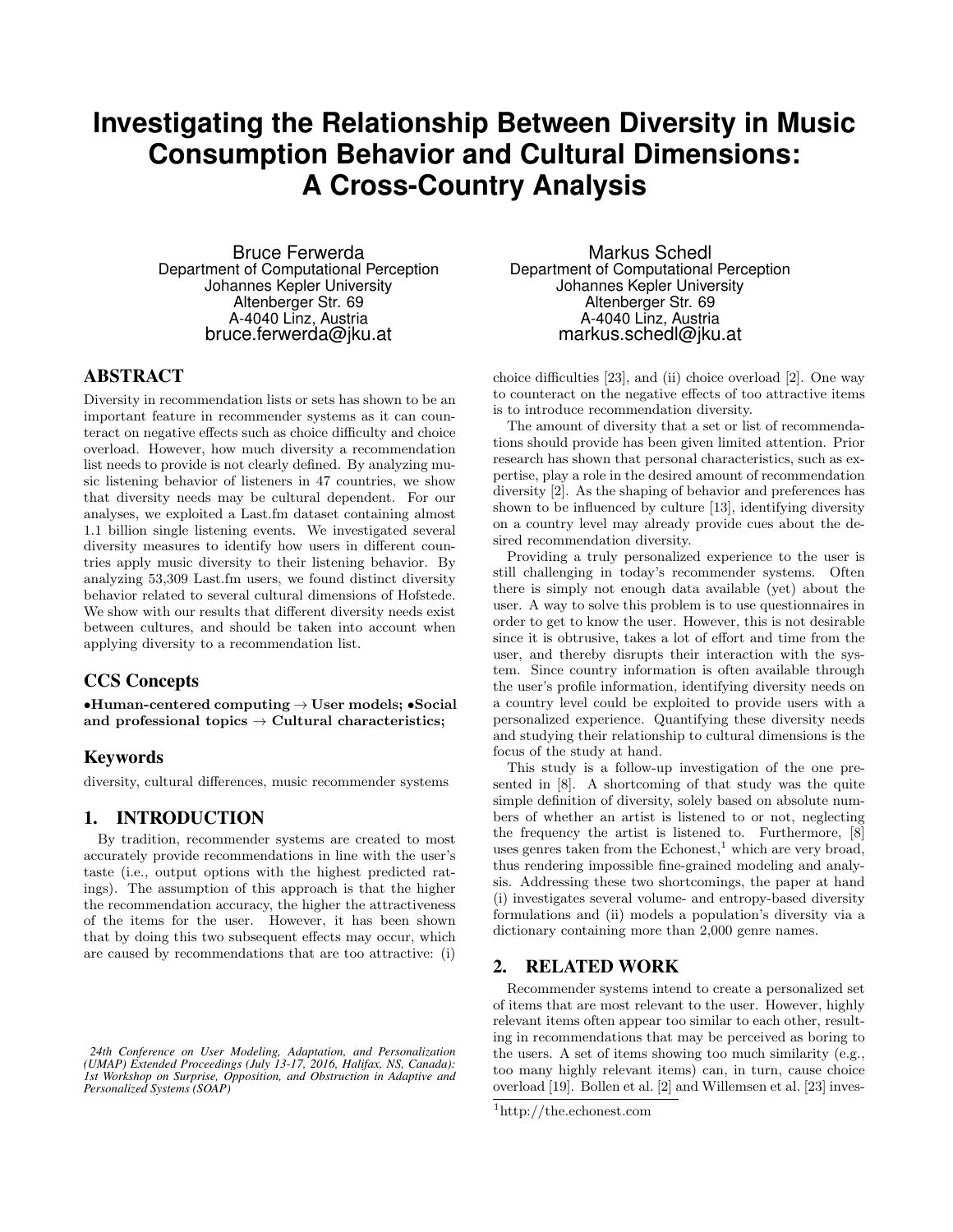tigated the influence of diversity on movie recommendations and found that diversity has a positive effect on the attractiveness of the recommendation set, the difficulty to make a choice, and eventually on the choice satisfaction. Bollen et al. [2] additionally identified individual differences. For example, they showed that increased expertise has positive effects on perceived item variety and attractiveness.

Besides individual user characteristics, research has shown that cultural aspects can provide useful cues too. General behavior and preferences have shown to be rooted and embodied in culture [13], hence looking at behavior on a country level may provide useful information for the desired recommendation diversity. In a comprehensive study, Hofstede et al. [11] describe national cultures among six dimensions: power distance, individualism, masculinity, uncertainty avoidance, long-term orientation, and indulgence. These dimensions describe the effects of a society's culture on the values and behaviors of its members, which we use to explain diversity differences between countries in this study. The data that describes Hofstede's cultural dimensions has been collected since 1967 and is being refined ever since.

#### 3. METHOD

The study at hand investigates on a standardized corpus of music listening events and listener demographics on the one hand, and Hofstede's cultural dimensions on the other, the relationship between diversity of music tastes (on the genre level) and cultural aspects in a population (on the country level). In the following, we first provide details of the used dataset, its enrichment by genre terms, and the definitions for diversity that we study. Subsequently, we summarize Hofstede's cultural dimensions, against which we compare our diversity scores via correlation analysis.

#### 3.1 Music Dataset

We used the LFM-1b dataset [18] to model diversity and perform our experiments.<sup>2</sup> It is a dataset containing almost 1.1 billion single listening events by more than 120,000 users of Last.fm<sup>3</sup> and covers over 3 million unique artists. Due to its user-generated nature, however, the data is quite noisy, e.g., metadata frequently contains typos. We therefore had to perform simple data cleaning first. Assuming that wrong artist names, which can be the result of misspellings, typos, hacking, and vandalism, etc., do not frequently occur in the dataset, we discarded all artist names that occur in the listening events of less than 10 users. This cleaning resulted in a dataset of 585,095 artists.

#### 3.2 Modeling Diversity

Geographically, we model diversity on the country level. In order to obtain relevant results, we only consider countries with at least 100 users in the LFM-1b dataset. For detailed numbers of users, please consider Table 2.

In terms of listening behavior, we gauge diversity via scores derived from genre data of users' listening events. To this end, we first retrieve all artists' top tags provided by Last.fm via their API.<sup>4</sup> The resulting tags obviously contain many terms other than genre names, for which reason we index

them by a dictionary of 1,998 genre and style terms extracted from Freebase.<sup>5</sup> We further restrict the considered tags to those that have a tag weight of at least 10 according to Last.fm's weighting scheme.<sup>6</sup> This eventually provides us with a set of genre tags for each artist. Statistics of the 50 most frequently occurring genres for selected countries of the dataset are provided in Table 1 for the U.S.A., Japan, and Finland. As can be seen, while there are quite a few genres that are popular among Last.fm users in all three countries (e.g., Rock, Alternative, and Metal), country-specific differences are evidenced too. For instance, J-Pop is a genre very popular in Japan, but not among the top 50 genres in any of the other countries listed here. In contrast, 3 out of the top 10 most popular genres in Finland relate to Metal.

Based on the users' demographics, as provided in the LFM-1b dataset, and the artist-related genre information, obtained as described above, we define the following volumeand entropy-based diversity measures, computed per country and reported in Table 2:

*Overall volume of genre occurrences.* We count the number of genre tags that appear at least once in at least one user's listening history of the respective country's user base and define it as the absolute volume of genre occurrences (indicated as Vol. abs. in Table 2). The relative volume is computed as the fraction of the absolute one and the number of genre tags in the dictionary (Vol. rel. in Table 2).

*Relative listening volume exceeding one per mille.* We first compute the total playcounts, i.e. number of listening events of each artist over all users in the country under investigation. Based on the artist–genre mapping, we subsequently calculate these playcounts per genre by aggregating the playcounts of all artists that are tagged by that genre. This absolute genre playcount is then normalized by the total playcount of a country, yielding an estimate of genre g's relative popularity in country c. Formally, the computation of this relative popularity  $pop_c(g)$  is given in Equation 1, where G is the set of genres,  $U_c$  is the set of users in country  $c, A_c^g$  is the set of artists listened to in country  $c$  and tagged as genre g, and  $pc(u, a)$  denotes the number of listening events (playcounts) of user u to artist  $a^2$ .

$$
pop_c(g) = \frac{\sum_{u \in U_c} \sum_{a \in A_c^g} pc(u, a)}{\sum_{g \in G} \sum_{u \in U_c} \sum_{a \in A_c^g} pc(u, a)}
$$
(1)

To define diversity, we finally count the number of genres whose relative popularity exceeds one per mille of the total listening events. Again, we use this score as absolute measure and we divide it by the number of genre tags to yield a relative estimate ( $Vol. > 1\%$  abs. and  $Vol. > 1\%$  rel. in Table 2).

*Entropy.* Based on the genre-specific playcounts, computed as described in the previous paragraph, we use the nor-

<sup>2</sup>http://www.cp.jku.at/datasets/LFM-1b

<sup>3</sup>http://www.last.fm

<sup>&</sup>lt;sup>4</sup>We use the API endpoint http://www.last.fm/api/show/ artist.getTopTags.

 ${\rm ^5http://www.freebase.org}$ 

<sup>6</sup>Last.fm employs a non-disclosed approach to weight artist tags based on the number of users who assign the tag to the artist. While details are not provided, these weights are normalized to  $[0,100]$ . Our filtering thus discards tags infrequently used to describe the artist under consideration. <sup>7</sup>We use the term *le* instead of  $pc$  in the formula to avoid confusions with  $p_c$  in Equation 2.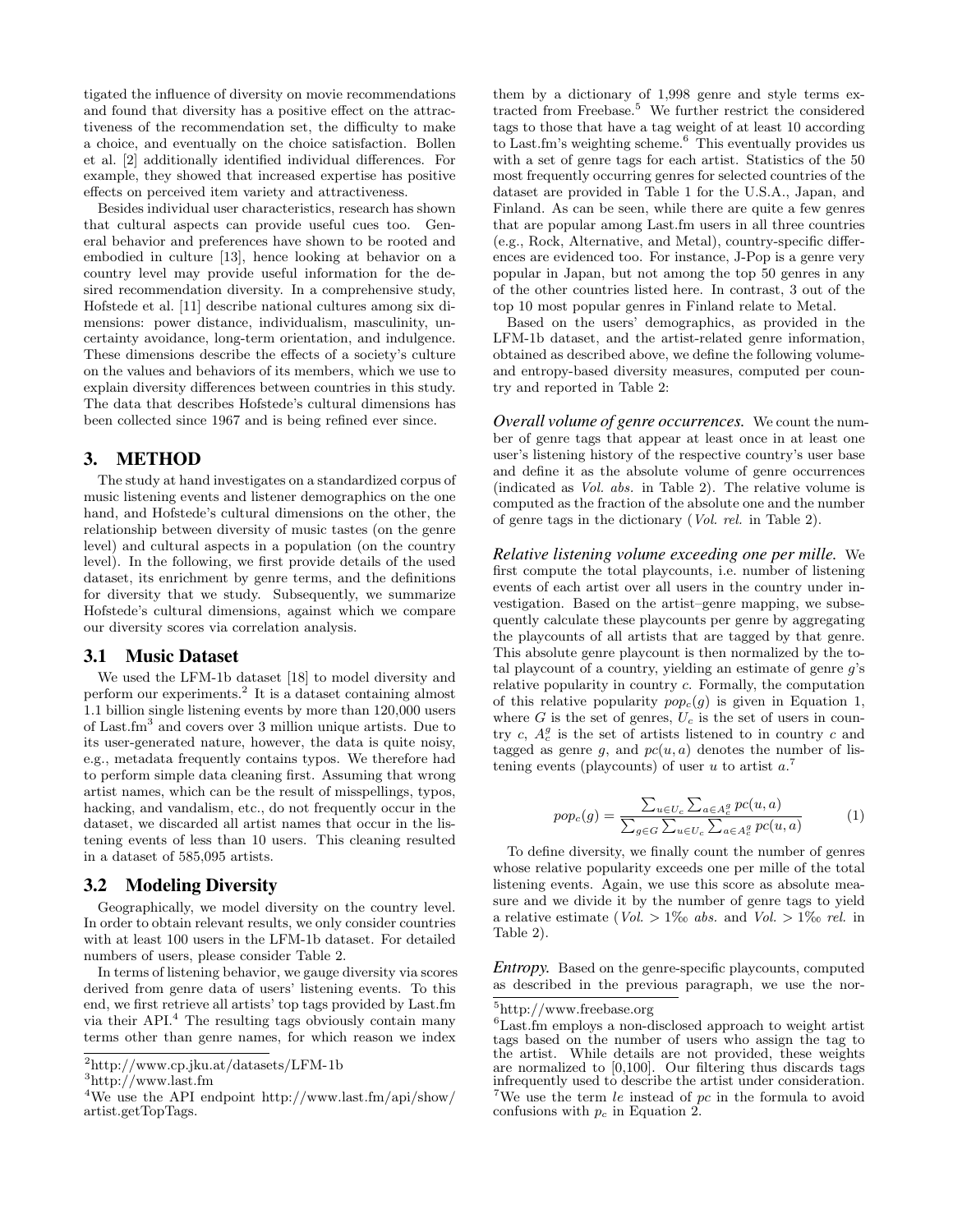Table 1: Relative amount of listening events (playcounts PC in percent) of the 50 most frequent genres and styles for the U.S.A., Japan, and Finland.

| Genre tag<br>$_{\rm PC}$<br>Genre tag<br>$_{PC}$<br>Genre tag<br>Rock<br>12.51<br>Rock<br>16.01<br>Rock<br>11.31 | $_{\rm PC}$ |
|------------------------------------------------------------------------------------------------------------------|-------------|
|                                                                                                                  |             |
|                                                                                                                  |             |
| Alternative<br>9.63<br>Alternative<br>8.37<br>Metal<br>11.15                                                     |             |
| Alternative rock<br>5.86<br>$J$ -pop<br>5.77<br>Alternative                                                      | 7.30        |
| Metal<br>4.77<br>Pop<br>Alternative rock<br>4.56                                                                 | 4.56        |
| Pop<br>3.62<br>Metal<br>4.55<br>Hard rock                                                                        | 4.28        |
| Alternative rock<br>Indie<br>3.59<br>4.26<br>Heavy metal                                                         | 3.44        |
| Hard rock<br>3.12<br>Indie<br>3.63<br>Death metal                                                                | 2.74        |
| 2.29<br>Classic rock<br>Indie rock<br>3.09<br>Electronic                                                         | 2.61        |
| Classic rock<br>2.92<br>Hard rock<br>2.24<br>Pop                                                                 | 2.21        |
| Electronic<br>2.33<br>Classic rock<br>2.23<br>Indie                                                              | 2.13        |
| 2.21<br>Visual Kei<br>2.03<br>Electronic<br>Dance                                                                | 2.00        |
| Indie rock<br>1.84<br>Indie rock<br>2.02<br>Psychedelic                                                          | 1.75        |
| <b>Blues</b><br>1.77<br>Heavy metal<br>1.68<br>Dance                                                             | 1.71        |
| 1.72<br>Hip-Hop<br>Dance<br>1.66<br>Progressive rock                                                             | 1.67        |
| Punk<br>1.61<br>Punk<br>1.53<br>Nu metal                                                                         | 1.57        |
| Psychedelic<br>Heavy metal<br>1.49<br>1.45<br>Progressive                                                        | 1.50        |
| 1.34<br>Anime<br>1.43<br>Power metal<br>Singer-songwriter                                                        | 1.46        |
| Electronica<br>Progressive<br>1.25<br>1.43<br>Punk                                                               | 1.45        |
| 1.24<br>Electronica<br><b>Blues</b><br>1.18<br>Alternative metal                                                 | 1.32        |
| Progressive rock<br>1.16<br>1.17<br>Psychedelic<br>Japanese rock                                                 | 1.18        |
| New Wave<br>1.08<br>Progressive rock<br>1.06<br>Hip-Hop                                                          | 1.10        |
| Punk rock<br>1.03<br>0.91<br>Electronica<br>Pop punk                                                             | 0.90        |
| Nu metal<br>0.99<br>Speed metal<br>Nu metal<br>0.86                                                              | 0.89        |
| 0.85<br><b>Blues</b><br>Alternative metal<br>Progressive<br>0.86                                                 | 0.84        |
| 0.83<br>New Wave<br>0.84<br>Punk rock<br>Rap                                                                     | 0.82        |
| Punk rock<br>Post-punk<br>0.79<br>0.83<br>Viking metal                                                           | 0.75        |
| 0.77<br>Singer-songwriter<br>Synthpop<br>0.75<br>Progressive metal                                               | 0.71        |
| New Wave<br>Pop punk<br>0.77<br>Death metal<br>0.75                                                              | 0.70        |
| 0.75<br>Melodic death metal<br>Rnb<br>Synthpop<br>0.67                                                           | 0.69        |
| Psychedelic rock<br>0.72<br>0.63<br>Thrash<br>Hip-Hop                                                            | 0.68        |
| 0.68<br>Experimental<br>0.59<br>Visual Kei<br>Emo                                                                | 0.66        |
| Experimental<br>Jazz.<br>Groove metal<br>0.68<br>0.59                                                            | 0.65        |
| Death metal<br>0.68<br><b>Ambient</b><br>0.59<br>Pop punk                                                        | 0.64        |
| Psychedelic rock<br>Electro<br>0.67<br>Power metal<br>0.58                                                       | 0.64        |
| 0.67<br>0.57<br>Hardcore<br>Garage rock<br>Electropop                                                            | 0.62        |
| Blues-rock<br>Thrash metal<br>0.66<br>Electro<br>0.52                                                            | 0.62        |
| 0.64<br>0.52<br>House<br>Alternative metal<br>Industrial                                                         | 0.60        |
| Techno<br>0.62<br>0.51<br>Post-punk<br>Singer-songwriter                                                         | 0.59        |
| Ambient<br>0.60<br>Speed metal<br>0.50<br>Ambient                                                                | 0.58        |
| Glam rock<br>0.57<br>Pop rock<br>Experimental<br>0.47                                                            | 0.53        |
| Instrumental<br>Folk<br>0.53<br>0.47<br>Synthpop                                                                 | 0.50        |
| Glam rock<br>Indie pop<br>0.52<br>Emo<br>0.46                                                                    | 0.49        |
| Art rock<br>0.41<br>House<br>0.44<br>E <sub>mo</sub>                                                             | 0.49        |
| Hardcore<br>Blues-rock<br>0.41<br>0.43<br>Symphonic metal                                                        | 0.48        |
| 0.40<br>Funk<br>0.42<br>Metalcore<br>Funk                                                                        | 0.46        |
| Instrumental<br>0.40<br>Glam rock<br>0.41<br>Instrumental                                                        | 0.46        |
| 0.39<br>Techno<br>Speed metal<br>0.39<br>Electro                                                                 | 0.44        |
| Soul<br>0.37<br>Hardcore<br>0.38<br>Technical death metal                                                        | 0.44        |
| Folk rock<br>0.37<br>Fusion<br>0.38<br>Rapcore                                                                   | 0.43        |
| Industrial rock<br>0.36<br>Soul<br>0.38<br>Blues-rock                                                            | 0.42        |

malized genre entropy as diversity measure. Formally, our adapted entropy measure is defined in Equation 2, where G is the set of all genres and  $p_c(g)$  is the probability for genre  $g$  in country  $c$ . We approximate this probability as the relative frequency of genre g's playcounts among all playcounts in country c. The normalization term in the denominator ensures that the resulting diversity scores fall into the range  $[0,1]$ .

$$
H_c(G) = \frac{-\sum_{g \in G} p_c(g) \cdot \log_2 p_c(g)}{\log_2 |G|} \tag{2}
$$

*Statistics over relative genre playcounts.* In addition to the volume-based diversity measures and to entropy, we investigate basic statistics of the relative genre playcounts. In particular, we compute mean and standard deviation of the elements  $p_c(g)$  with  $g \in G$ . The corresponding scores are denoted Vol.  $\mu$  and Vol.  $\sigma$ , respectively, in Table 2.

#### 3.3 Modeling Cultural Dimensions

The most comprehensive framework for national cultures is considered to be Hofstede et al.'s cultural dimensions. They defined six dimensions to identify cultures [11]:

*Power distance index (PDI).* Defines the extent to which power is distributed unequally by less powerful members of institutions (e.g., family). High power distance indicates that a hierarchy is clearly established and executed in society. Low power distance indicates that authority is questioned and attempted to distribute power equally.

*Individualism (IDV).* Defines the degree of integration of people into societal groups. High individualism is defined by loose social ties. The main emphasis is on the "I" instead of the "we," while opposite for low individualistic cultures.

*Masculinity (MAS).* Defines a society's preference for achievement, heroism, assertiveness and material rewards for success (countries scoring high in this dimension). Whereas low masculinity represents a preference for cooperation, modesty, caring for the weak and quality of life.

*Uncertainty avoidance index (UAI).* Defines a society's tolerance for ambiguity. High scoring countries in this scale are more inclined to opt for stiff codes of behavior, guidelines, laws. Whereas more acceptance of differing thoughts and/or ideas are accepting for those scoring low in this dimension.

*Long-term orientation (LTO).* Is associated with the connection of the past with the current and future actions and/or challenges. Lower scoring countries tend to believe that traditions are honored and kept, and value steadfastness. High scoring countries believe more that adaptation and circumstantial, pragmatic problem-solving are necessary.

*Indulgence (IND)*. Defines in general the happiness of a country. Countries scoring high in this dimension are related to a society that allows relatively free gratification of basic and natural human desires related to enjoying life and having fun (e.g., be in control of their own life and emotions). Whereas low scoring countries show more controlled gratification of needs and regulate it by means of strict social norms

### 4. EXPERIMENTS AND RESULTS

A correlation analysis was performed to indicate the relationship between Hofstede's cultural dimensions and the diversity measurements, cf. Table 3. Spearman correlation  $(r \in [-1,1])$  is reported as the correlation coefficient to indicate the strength of the relationship. Statistically significant results at a level of  $p < 0.05$  and  $p < 0.01$  are denoted by \* and \*\*, respectively.

Investigating the table, we find moderate, highly significant correlations between the cultural dimension of individualism and the volume-based diversity measures. This correlation is positive for absolute volume (Vol. abs.) and negative for the mean and standard deviation of the volume measures that take actual playcount values into account (respectively, *Vol.*  $\mu$  and *Vol.*  $\sigma$ ). It seems reasonable that listeners from cultures in which individualism is important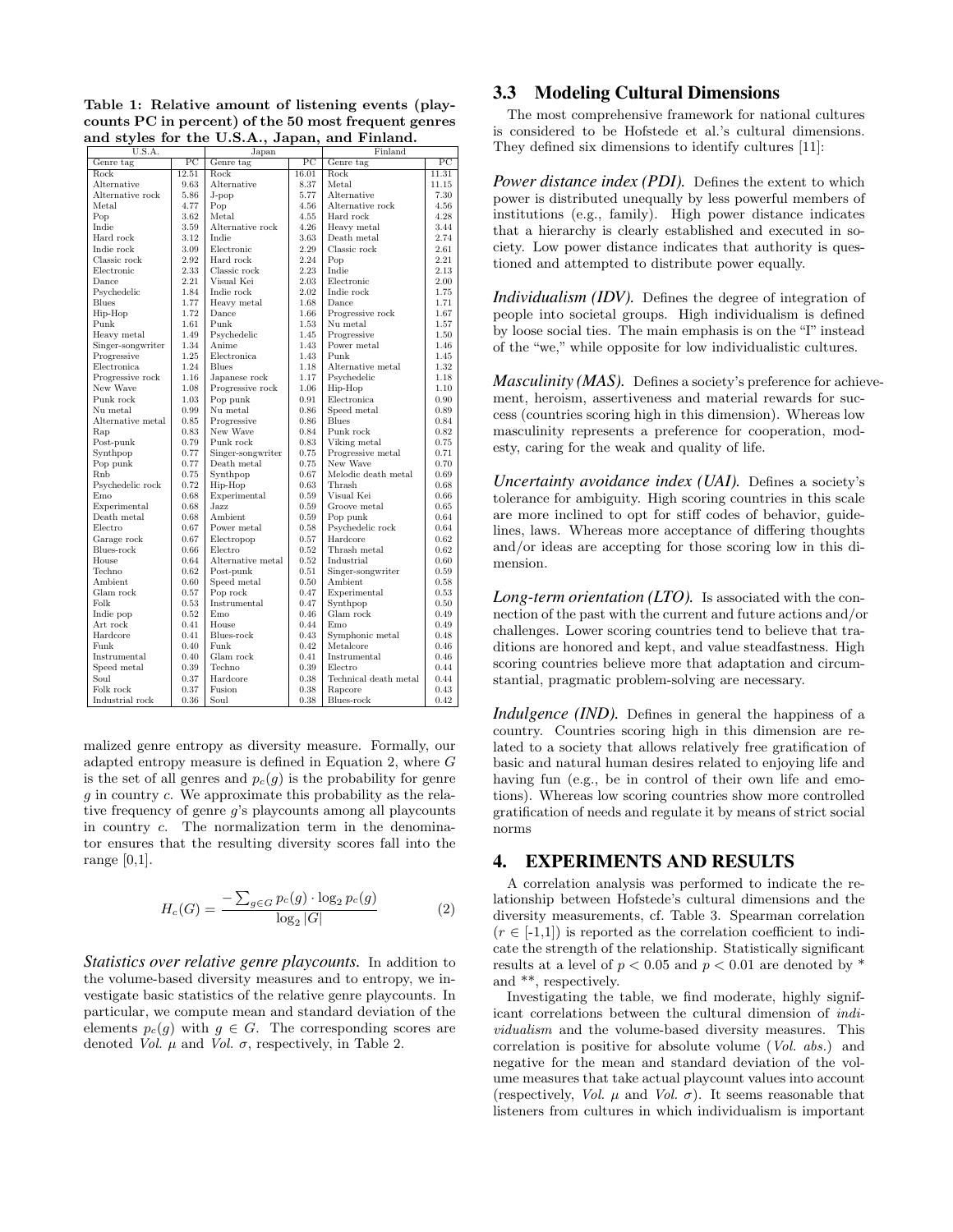Table 2: Diversity scores for the top 47 countries. The columns indicate: country, total number of users, Hofstede's cultural dimensions ( $r \in [0,100]$ ): power distance index(PDI), individualism (IDV), masculinity (MAS), uncertainty avoidance index (UAI), long-term orientation (LTO), and indulgence (IND), absolute volume of unique genre occurrences (Vol. abs.), relative volume of unique genre occurrences (Vol. rel.), absolute (Vol. > 1‰ abs.) and relative (Vol. > 1‰ rel.) volume of genre occurrences with relative listening volumes exceeding one per mille, genre entropy, mean (Vol.  $\mu$ ) and standard deviation (Vol.  $\sigma$ ) of listening distributions over genres.

| Country        | $#$ User | PDI             | <b>IDV</b>              | <b>MAS</b>      |                             | UAI LTO         | <b>IND</b> | Vol. | Vol.rel | $\overline{\text{Vol.}} >$ | $Vol. > 1\%$   | Entropy                | Vol. $\mu$ | Vol. $\sigma$ |
|----------------|----------|-----------------|-------------------------|-----------------|-----------------------------|-----------------|------------|------|---------|----------------------------|----------------|------------------------|------------|---------------|
|                |          |                 |                         |                 |                             |                 |            | abs. | $(\%)$  | $1\%$ abs.                 | rel.<br>$(\%)$ |                        |            |               |
| U.S.A.         | 10255    | $\overline{40}$ | 91                      | $\overline{62}$ | 46                          | $\overline{26}$ | 68         | 1111 | 55.55   | 132                        | 6.6            | 0.647383               | 0.0009     | .004580       |
| Russia         | 5024     | 93              | 39                      | 36              | 95                          | 81              | 20         | 1097 | 54.85   | 141                        | 7.05           | 0.665395               | 0.000912   | .004312       |
| Germany        | 4578     | 35              | 67                      | 66              | 65                          | 83              | 40         | 1100 | 55      | 138                        | 6.9            | 0.662084               | 0.000909   | .004346       |
| Great Britain  | 4534     | 35              | 89                      | 66              | 35                          | 51              | 69         | 1103 | 55.15   | 132                        | 6.6            | 0.64291                | 0.000907   | .004702       |
| Poland         | 4408     | 68              | 60                      | 64              | 93                          | 38              | 29         | 1077 | 53.85   | 132                        | $6.6\,$        | 0.647125               | 0.000929   | .004696       |
| <b>Brazil</b>  | 3886     | 69              | 38                      | 49              | 76                          | 44              | 59         | 1053 | 52.65   | 119                        | 5.95           | 0.626137               | 0.00095    | .005271       |
| Finland        | 1409     | 33              | 63                      | 26              | 59                          | 38              | 57         | 1042 | 52.1    | 131                        | 6.55           | 0.656833               | 0.00096    | .004694       |
| Netherlands    | 1375     | 38              | 80                      | 14              | 53                          | 67              | 68         | 1081 | 54.05   | 142                        | 7.1            | 0.658458               | 0.000925   | .004473       |
| $S$ pain       | 1243     | 57              | 51                      | 42              | 86                          | 48              | 44         | 1043 | 52.15   | 136                        | 6.8            | 0.657332               | 0.000959   | .004723       |
| Sweden         | 1231     | 31              | 71                      | 5               | 29                          | 53              | 78         | 1062 | 53.1    | 124                        | 6.2            | 0.649503               | 0.000942   | .004678       |
| Ukraine        | 1143     | N/A             | $\mathrm{N}/\mathrm{A}$ | N/A             | N/A                         | 86              | 14         | 1029 | 51.45   | 139                        | 6.95           | 0.665125               | 0.000972   | .004543       |
| Canada         | 1077     | 39              | 80                      | 52              | 48                          | 36              | 68         | 1056 | 52.8    | 132                        | 6.6            | 0.65296                | 0.000947   | .004637       |
| France         | 1055     | 68              | 71                      | 43              | 86                          | 63              | 48         | 1045 | 52.25   | 140                        | $\overline{7}$ | 0.66765                | 0.000957   | .004357       |
| Australia      | 976      | 38              | 90                      | 61              | 51                          | 21              | 71         | 1036 | 51.8    | 125                        | 6.25           | 0.64334                | 0.000965   | .004912       |
| Italy          | 974      | 50              | 76                      | 70              | 75                          | 61              | 30         | 1031 | 51.55   | 120                        | 6              | 0.645742               | 0.00097    | .004942       |
| Japan          | 806      | 54              | 46                      | 95              | 92                          | 88              | 42         | 1024 | 51.2    | 126                        | 6.3            | 0.648062               | 0.000977   | .004929       |
| Norway         | 750      | 31              | 69                      | 8               | $50\,$                      | 35              | 55         | 1028 | 51.4    | 129                        | 6.45           | 0.657356               | 0.000973   | .004700       |
| Mexico         | 705      | 81              | 30                      | 69              | 82                          | 24              | 97         | 1011 | 50.55   | 137                        | 6.85           | 0.655207               | 0.000989   | .004930       |
| Czech Republic | 632      | 57              | 58                      | 57              | 74                          | 70              | 29         | 983  | 49.15   | 133                        | 6.65           | 0.6687                 | 0.001017   | .004593       |
| Belarus        | 558      | N/A             | N/A                     | N/A             | $^{\prime}/\mathrm{A}$<br>Ν | 81              | 15         | 979  | 48.95   | 140                        | 7              | 0.672649               | 0.001021   | .004543       |
| Belgium        | 513      | 65              | 75                      | 54              | 94                          | 82              | 57         | 1008 | 50.4    | 142                        | 7.1            | 0.66945                | 0.000992   | .004547       |
| Indonesia      | 484      | 78              | 14                      | 46              | 48                          | 62              | 38         | 842  | 42.1    | 118                        | 5.9            | 0.644635               | 0.001188   | .005790       |
| Turkey         | 479      | 66              | 37                      | 45              | 85                          | 46              | 49         | 980  | 49      | 119                        | 5.95           | 0.654673               | 0.00102    | .004732       |
| Chile          | 425      | 63              | 23                      | 28              | 86                          | 31              | 68         | 918  | 45.9    | 127                        | 6.35           | 0.653122               | 0.001089   | .005312       |
| Croatia        | 372      | 73              | 33                      | 40              | 80                          | 58              | 33         | 940  | 47      | 129                        | 6.45           | 0.665861               | 0.001064   | .004904       |
| Portugal       | 291      | 63              | 27                      | 31              | 104                         | 28              | 33         | 918  | 45.9    | 136                        | $6.8\,$        | 0.664801               | 0.001089   | .005023       |
| Argentina      | 282      | 49              | 46                      | 56              | 86                          | 20              | 62         | 927  | 46.35   | 119                        | 5.95           | 0.639404               | 0.001079   | .005586       |
| Switzerland    | 277      | 34              | 68                      | 70              | 58                          | 74              | 66         | 970  | 48.5    | 132                        | 6.6            | 0.66451                | 0.001031   | .004768       |
| Austria        | 276      | 11              | 55                      | 79              | 70                          | 60              | 63         | 932  | 46.6    | 140                        | 7              | 0.671787               | 0.001073   | .004804       |
| Denmark        | 272      | 18              | 74                      | 16              | 23                          | 35              | 70         | 950  | 47.5    | 136                        | 6.8            | 0.664297               | 0.001053   | .004858       |
| Hungary        | 272      | 46              | 80                      | 88              | 82                          | 58              | 31         | 901  | 45.05   | 137                        | 6.85           | 0.687505               | 0.00111    | .004544       |
| Serbia         | 253      | 86              | 25                      | 43              | 92                          | 52              | 28         | 910  | 45.5    | 141                        | 7.05           | 0.677889               | 0.001099   | .004746       |
| Romania        | 237      | 90              | 30                      | 42              | 90                          | 52              | 20         | 951  | 47.55   | 137                        | 6.85           | 0.676884               | 0.001052   | .004409       |
| Bulgeria       | 236      | 70              | 30                      | 40              | 85                          | 69              | 16         | 926  | 46.3    | 143                        | 7.15           | 0.681036               | 0.00108    | .004766       |
| Ireland        | 220      | 28              | 70                      | 68              | 35                          | 24              | 65         | 906  | 45.3    | 125                        | 6.25           | 0.652082               | 0.001104   | .005270       |
| Lithuania      | 202      | 42              | $60\,$                  | 19              | 65                          | 82              | 16         | 892  | 44.6    | 138                        | 6.9            | 0.672913               | 0.001121   | .004969       |
| Slovakia       | 192      | 104             | 52                      | 110             | 51                          | 77              | 28         | 878  | 43.9    | 136                        | 6.8            | 0.684491               | 0.001139   | .004614       |
| Greece         | 175      | 60              | 35                      | 57              | 112                         | 45              | 50         | 907  | 45.35   | 134                        | 6.7            | 0.688293               | 0.001103   | .004447       |
| Latvia         | 165      | 44              | 70                      | 9               | 63                          | 69              | 13         | 904  | 45.2    | 134                        | 6.7            | 0.675491               | 0.001106   | .004787       |
| New Zealand    | 164      | 22              | 79                      | 58              | 49                          | 33              | 75         | 865  | 43.25   | 134                        | 6.7            | 0.672034               | 0.001156   | .005161       |
| China          | 162      | 80              | 20                      | 66              | 30                          | 87              | 24         | 847  | 42.35   | 129                        | 6.45           | 0.671203               | 0.001181   | .004991       |
| Columbia       | 159      | 67              | 13                      | 64              | 80                          | 13              | 83         | 885  | 44.25   | 123                        | 6.15           | 0.65439                | 0.00113    | .005477       |
| Iran           | 135      | 58              | 41                      | 43              | 59                          | 14              | 40         | 782  | 39.1    | 117                        | 5.85           | 0.65695                | 0.001279   | .005473       |
| India          | 122      | 77              | 48                      | 56              | 40                          | 51              | 26         | 794  | 39.7    | 127                        | 6.35           | 0.665461               | 0.001259   | .005578       |
| Venezuela      | 118      | 81              | 12                      | 73              | 76                          | 16              | 100        | 816  | 40.8    | 123                        | 6.15           | 0.654646               | 0.001225   | .005830       |
| Estonia        | 107      | 40              | 60                      | 30              | 60                          | 82              | 16         | 823  | 41.15   | 125                        | 6.25           | 0.672622               | 0.001215   | .005148       |
| Israel         | 100      | 13              | 54                      | 47              | 81                          |                 | 38   N / A | 830  | 41.5    | 133                        |                | 6.65 0.674123 0.001205 |            | .005378       |

show higher diversity in terms of numbers of distinct genres they listen to. The negative correlation to the playcountbased volume measures signifies that these listeners do not listen only to a few genres very intensely (which would result in a higher Vol.  $\mu$  and Vol.  $\sigma$  value), but instead spread their music listening time slightly more evenly over various genres (overall, resulting in lower Vol.  $\mu$  and Vol.  $\sigma$  scores). Interestingly, the volume measure that restricts results by the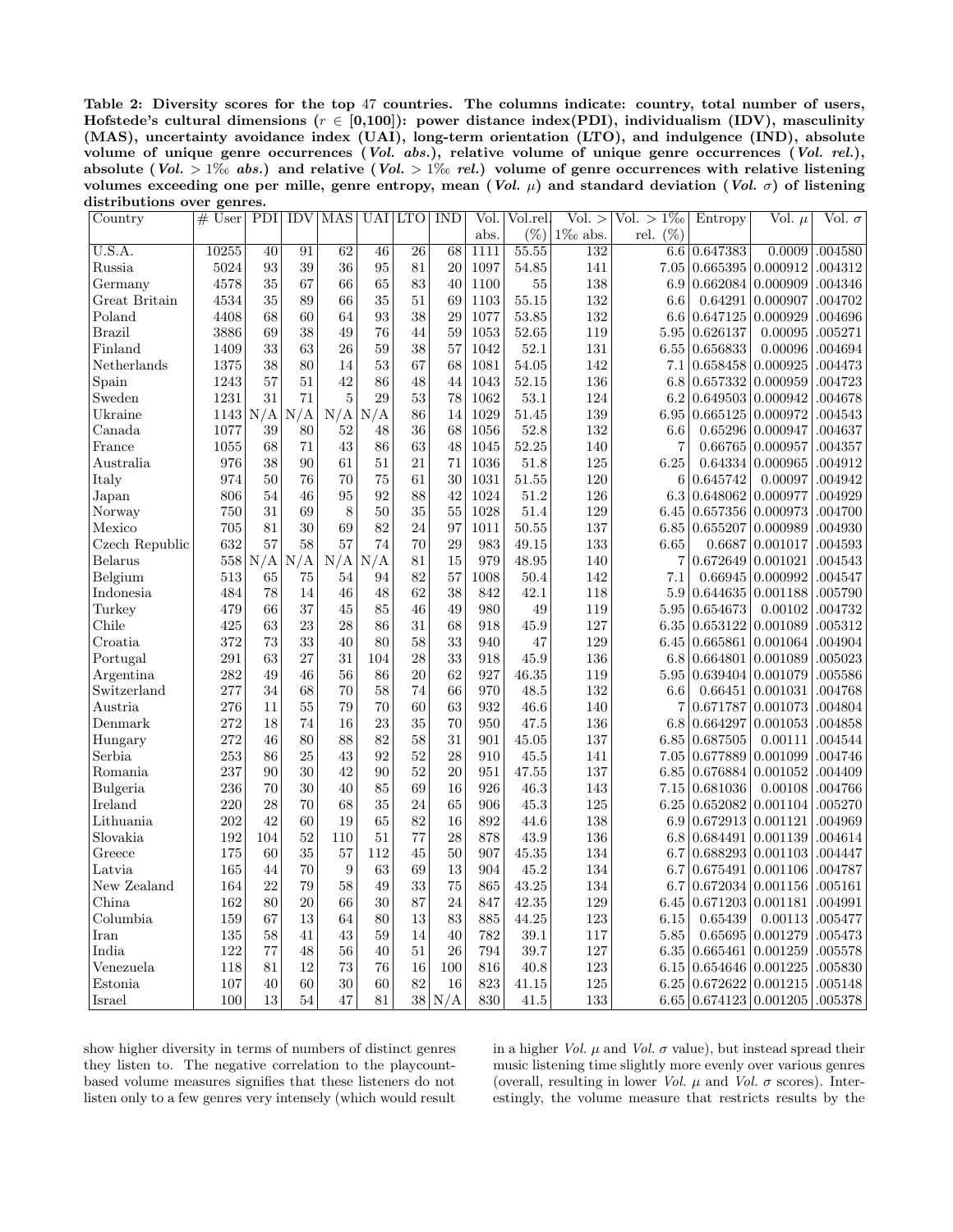Table 3: Spearman correlations between Hofstede's cultural dimensions and the analyzed diversity measures. Abbreviations for diversity measures as in Table 1. Results for absolute and relative diversity measures are obviously the same and therefore reported only once. Note:  $\sqrt[*]{\mathcal{P}}$  > 0.05,  $\sqrt[*]{\mathcal{P}}$  < 0.01

|                       | Vol. abs./rel. | $Vol. > 1\%$ abs./rel. | Entropy   | Vol. $\mu$ | Vol. $\sigma$ |  |  |  |  |  |
|-----------------------|----------------|------------------------|-----------|------------|---------------|--|--|--|--|--|
| Power Distance        | $-.183$        | $.036\,$               | .132      | .183       | .022          |  |  |  |  |  |
| Individualism         | $.459**$       | $-.167$                | $-.117$   | $-.459**$  | $-.414**$     |  |  |  |  |  |
| Masculinity           | $-.073$        | $-.115$                | $-.133$   | .073       | .088          |  |  |  |  |  |
| Uncertainty Avoidance | .057           | $.301*$                | .218      | $-.057$    | $-.174$       |  |  |  |  |  |
| Long-Term Orientation | $.106\,$       | $.443**$               | $.442**$  | $-.106$    | $-.442**$     |  |  |  |  |  |
| Indulgence            | .217           | $-.300**$              | $-.558**$ | $-.217$    | .225          |  |  |  |  |  |

per mille threshold does not show significant correlations to individualism. This is presumably due to the lower number of genres and styles considered in this case that does not account for a high enough amount of individualism.

For long-term orientation, we identify moderate positive, highly significant correlations with both volume- and entropybased diversity measures. This can be explained by the reasonable assumption that cultures scoring high on aspects like flexibility, adaptation, and pragmatic problem-solving (according to the definition of long-term orientation) are more likely to listen to more diverse music, both in terms of unique genres listened to and entropy in their music distribution over genres. These countries' listening events are also more evenly spread over a variety of genres (lower Vol.  $\sigma$  scores).

For the cultural dimension of indulgence, we observe quite interesting and maybe surprising results. In fact, this dimension is highly significantly, negatively correlated to volumeand entropy-based diversity measures, in particular to the latter. Therefore, citizens of countries scoring high on indulgence, which means they tend to enjoy life and have a lot of fun, exhibit a smaller need for music diversity. This could, to some extent, be explained by a focus on certain genres that are commonly regarded as positive and happy, e.g., Pop, while avoiding music from dark genres, such as Death Metal.

The aspect of *uncertainty avoidance* is only slightly correlated to the relative volume diversity. Power distance and masculinity do not show significant correlation to any of the diversity measures.

# 5. CONCLUSIONS AND FUTURE WORK

In the presented study, we found distinct correlations between volume- and entropy-based music diversity measures and Hofstede's cultural dimensions, which showed to be in line with, and extended, prior results reported in [8]. We identified moderate, highly significant correlations for the aspect of individualism and volume-based diversity measures. Highly individualist societies thus listen to more diverse genres. For long-term orientation and indulgence, we also found moderate, highly significant correlations; in these cases not only for volume-based, but also for entropy-based diversity measures. For long-term orientation, this means that countries whose population can be characterized as flexible, pragmatic, and eager to adapt to changes show a higher level of diversity in their music consumption behavior. Populations characterized by high indulgence (happiness and enjoying life) in contrast show a significantly lower desire for music diversity.

Approaching diversity on a country level enables the creation of proxy measures for personalization in situations where data is limited. For example, the new user problem in recommender systems when there is not enough behavioral data yet to make personalization inferences with. To address this problem, users' personality, among other aspects, has attracted interest to make inferences for personalization [4, 9, 21]. One way to extract personality is facilitated by the increasing connectedness of applications and social media (e.g., single sign-on buttons). This allows exploitation of social media data for personality acquisition, for instance, from Facebook  $[1, 3, 5, 15]$ , Twitter  $[10, 17]$ , or Instagram  $[6,$ 7, 20]. However, a connection with the user's social media account is still needed. Our results could be used to make inferences about the user's diversity needs based solely on their country, which is often available through the user's account information.

Future work will investigate diversity formulations that also take into account similarities between genres. In particular when using fine-grained genre terms, an approach based on extending the one presented in [16] may yield additional interesting findings. In addition, taking into consideration similarities and affinities between countries, e.g., via Wikipedia articles [14], may allow for a more decent modeling of culture. In this study we only focused on Hofestede's cultural dimensions. However, although less comprehensive, there are other cultural dimensions (e.g., GLOBE [12] and Trompenaar's [22] cultural dimensions) available. It would be nice to investigate the consistency between the different cultural dimensions in the future.

#### 6. ACKNOWLEDGMENTS

This research is supported by the Austrian Science Fund (FWF): P25655.

#### 7. REFERENCES

- [1] M. D. Back, J. M. Stopfer, S. Vazire, S. Gaddis, S. C. Schmukle, B. Egloff, and S. D. Gosling. Facebook profiles reflect actual personality, not self-idealization. Psychological Science, 21:372–374, 2010.
- [2] D. Bollen, B. P. Knijnenburg, M. C. Willemsen, and M. Graus. Understanding choice overload in recommender systems. In Proceedings of the 4th ACM Conference on Recommender Systems, pages 63–70, Barcelona, Spain, September 2010.
- [3] F. Celli, E. Bruni, and B. Lepri. Automatic personality and interaction style recognition from facebook profile pictures. In Proceedings of the ACM International Conference on Multimedia, pages 1101–1104, Orlando, Florida, USA, November 2014.
- [4] B. Ferwerda and M. Schedl. Enhancing Music Recommender Systems with Personality Information